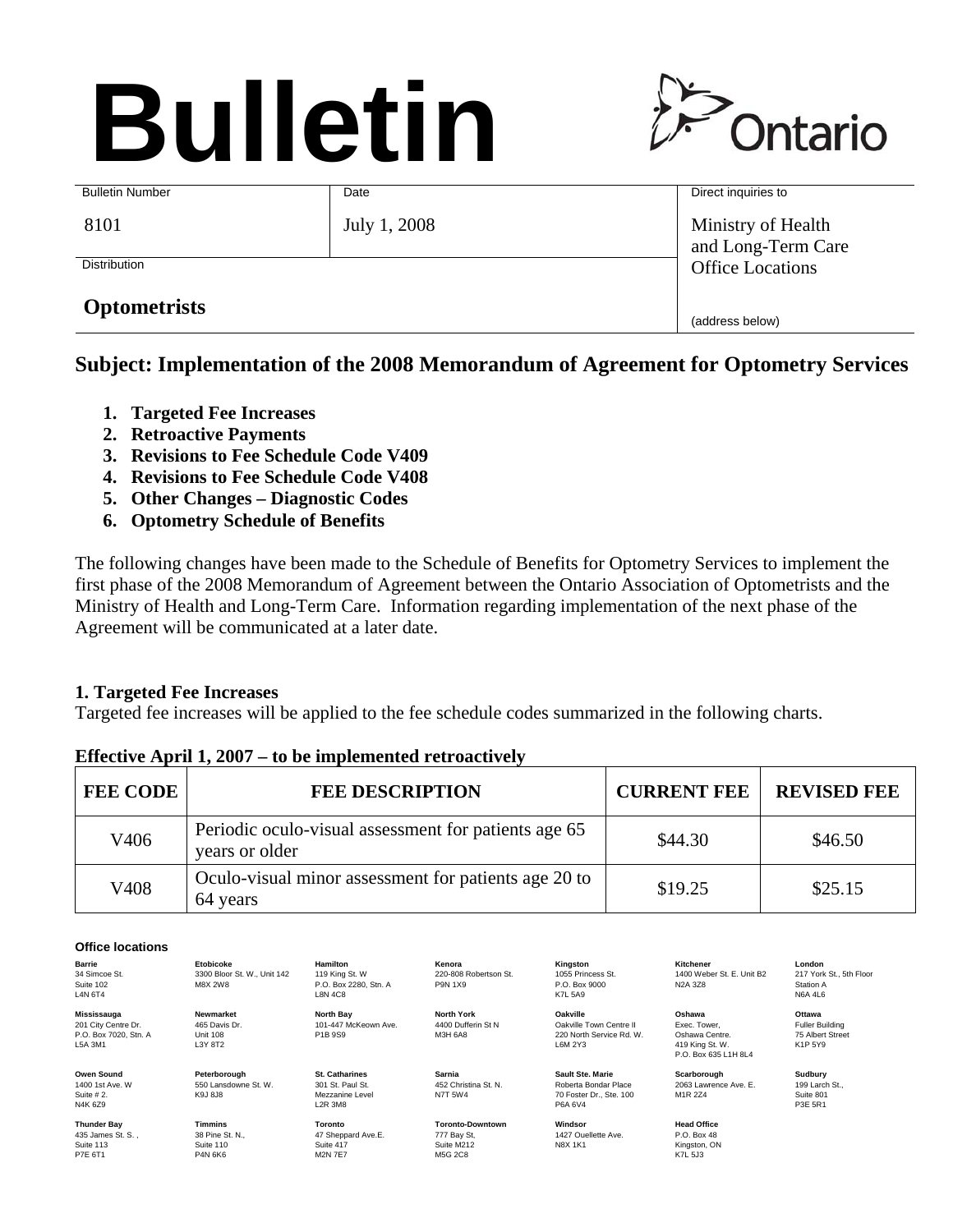#### **Effective July 1, 2008**

| <b>FEE CODE</b> | <b>FEE DESCRIPTION</b>                                                | <b>CURRENT FEE</b> | <b>REVISED FEE</b> |
|-----------------|-----------------------------------------------------------------------|--------------------|--------------------|
| V404            | Periodic oculo-visual assessment for patients age 19<br>years or less | \$39.15            | \$42.00            |
| V409            | Major eye examination for patients age 20 to 64<br>years              | \$41.30            | \$43.80            |

#### **Effective April 1, 2009**

| <b>FEE CODE</b> | <b>FEE DESCRIPTION</b>                                                 | <b>CURRENT FEE</b> | <b>REVISED FEE</b> |
|-----------------|------------------------------------------------------------------------|--------------------|--------------------|
| V404            | Periodic oculo-visual assessment for patients age 19<br>years or less  | \$42.00            | \$42.50            |
| V406            | Periodic oculo-visual assessment for patients age 65<br>years or older | \$46.50            | \$47.00            |

#### **2. Retroactive Payments**

The ministry will provide retroactive payments for all optometry claims identified for fee increases from April 1, 2007 to March 31, 2008 and from April 1, 2008 to implementation date, in accordance with the specified targeted fee code increases listed above. Adjusted payments will be reflected on the August 2008 Remittance Advice.

Each eligible optometrist will receive retroactive payments for services rendered as follows:

#### **April 1, 2007 to implementation date**

Payments made for approved claims for fee codes V406 and V408 submitted with service dates retroactive to April 1, 2007 will be adjusted to reflect the new fee amounts of \$46.50 for V406 and \$25.15 for V408.

#### **3. Revisions to Fee Schedule Code V409 (Major eye examination for patients age 20 to 64 years) Effective July 1, 2008**

Two new conditions have been added to the list of conditions permitting direct patient access to this service as set out in part (a) of the fee code description: "The patient has one of the following medical conditions: diabetes mellitus, glaucoma, cataract, retinal disease, amblyopia, visual field defects, corneal disease, strabismus, **recurrent uveitis or optic pathway disease."** 

These changes will improve access to insured major eye examinations by ensuring that the service is provided to patients with conditions requiring regular monitoring.

Patients will be eligible to directly access a major eye exam service on an insured basis if they have one of the following medical conditions:

| the rollo will include conditions. |                 |
|------------------------------------|-----------------|
|                                    | Diagnostic Code |
| i. diabetes mellitus, type 1 or 2  | 248, 250        |
| ii. glaucoma                       | 365             |
| iii. cataract                      | 366             |
| iv. retinal disease                | 361, 362        |
| v. amblyopia                       | 368             |
| vi. visual field defects           | 368             |
| vii. corneal disease               | 370, 376        |
| viii.strabismus                    | 378             |
| ix. recurrent uveitis              | 972             |
| x. optic pathway disease           | 377             |

Please refer to section 5 for information about new and revised diagnostic codes.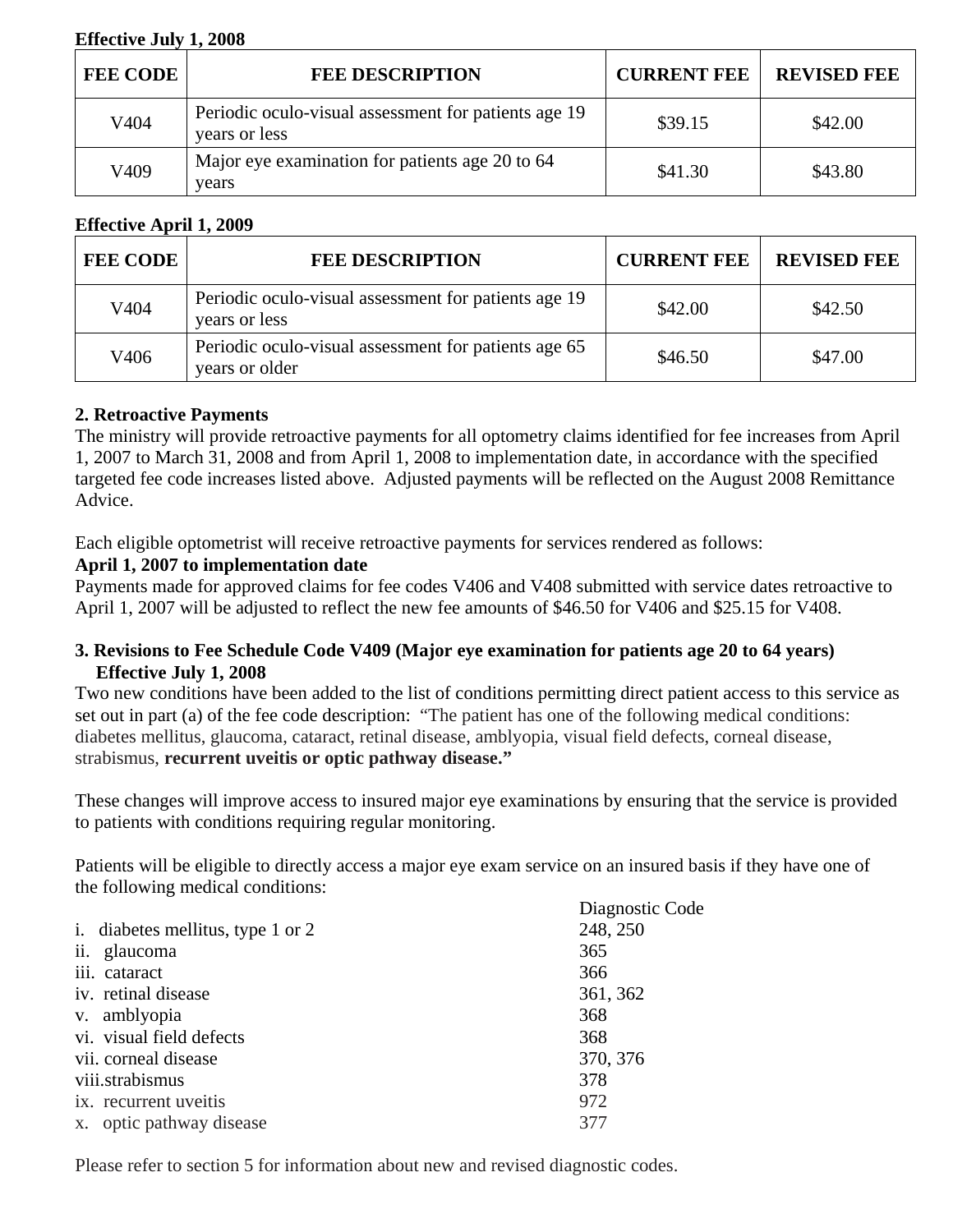### **4. Revisions to Fee Schedule Code V408 (Oculo-visual minor assessment for patients age 20 to 64 years) Effective July 1, 2008**

Changes have been made to the fee code description, and eligibility and payment requirements as follows:

- Reference to "ocular" condition is deleted
- Any eligible patient who receives an insured major eye examination is eligible to receive an insured V408 minor assessment within 12 months provided that it is therapeutically necessary
- Only one V408 minor assessment per patient per optometrist per day is insured, after which the service is not insured and may not be billed to OHIP

A V408 is insured only when all of the following conditions are met:

**1.** the patient is an insured person to whom an insured major eye examination (fee schedule code V409) was rendered within the 12 month period preceding the date of the oculo-visual minor assessment ("the preceding major eye examination");

**2.** the service is therapeutically necessary;

**3.** the oculo-visual minor reassessment does not include the service of refraction;

 and **4.** 

**a.** In the case of a patient to whom the preceding major eye examination (fee schedule code V409) was rendered pursuant to a valid requisition, the oculo-visual minor assessment is with respect to the same condition for which the requisition was issued;

or

**b.** 

**i.** In the case of a patient with diabetes mellitus, the oculo-visual minor assessment is with respect to one or more diabetes-related ocular conditions identified by a diabetes-related ocular condition diagnostic code;

or

**ii.** In the case of a patient with any of the conditions set out in the description of the insured major eye examination (fee schedule code V409), the oculo-visual minor assessment is with respect to one or more of those conditions diagnosed in the preceding major eye examination.

# **5. Other Changes – Diagnostic Codes**

**A new diagnostic code, 248, has been developed for "diabetes mellitus with ocular complications."** For claims submitted under fee code V408 **for patients with diabetes mellitus,** diagnostic code 248 should be used providing it meets with the conditions as set out above. For instance, where a diabetic patient has more than one diabetes-related ocular condition requiring monitoring, V408 should be submitted with diagnostic code 248 even though the preceding V409 major eye examination or other V408 assessments were submitted with a different diagnostic code, such as 250 (diabetes) or 366 (cataract).

**A new diagnostic code, 972, has been developed for "recurrent uveitis."** Recurrent uveitis is now identified with a specific diagnostic code as it may be indicative of a potentially serious systemic health problem that could cause irreversible but preventable vision loss.

**Diagnostic code 377 has been redefined to "optic neuritis, optic neuropathy, and other optic pathway diseases not specifically listed."** The definition has been expanded to include optic neuropathy and optic pathway disease.

Diagnostic code 378 continues to be defined as strabismus and is to be used for either infantile or acquired strabismus.

# **6. Optometry Schedule of Benefits**

The Schedule of Benefits for Optometry Services has been updated to reflect the revised fee amounts and fee code descriptions. A copy of the new Schedule will be sent to each optometrist and posted on the ministry's website.